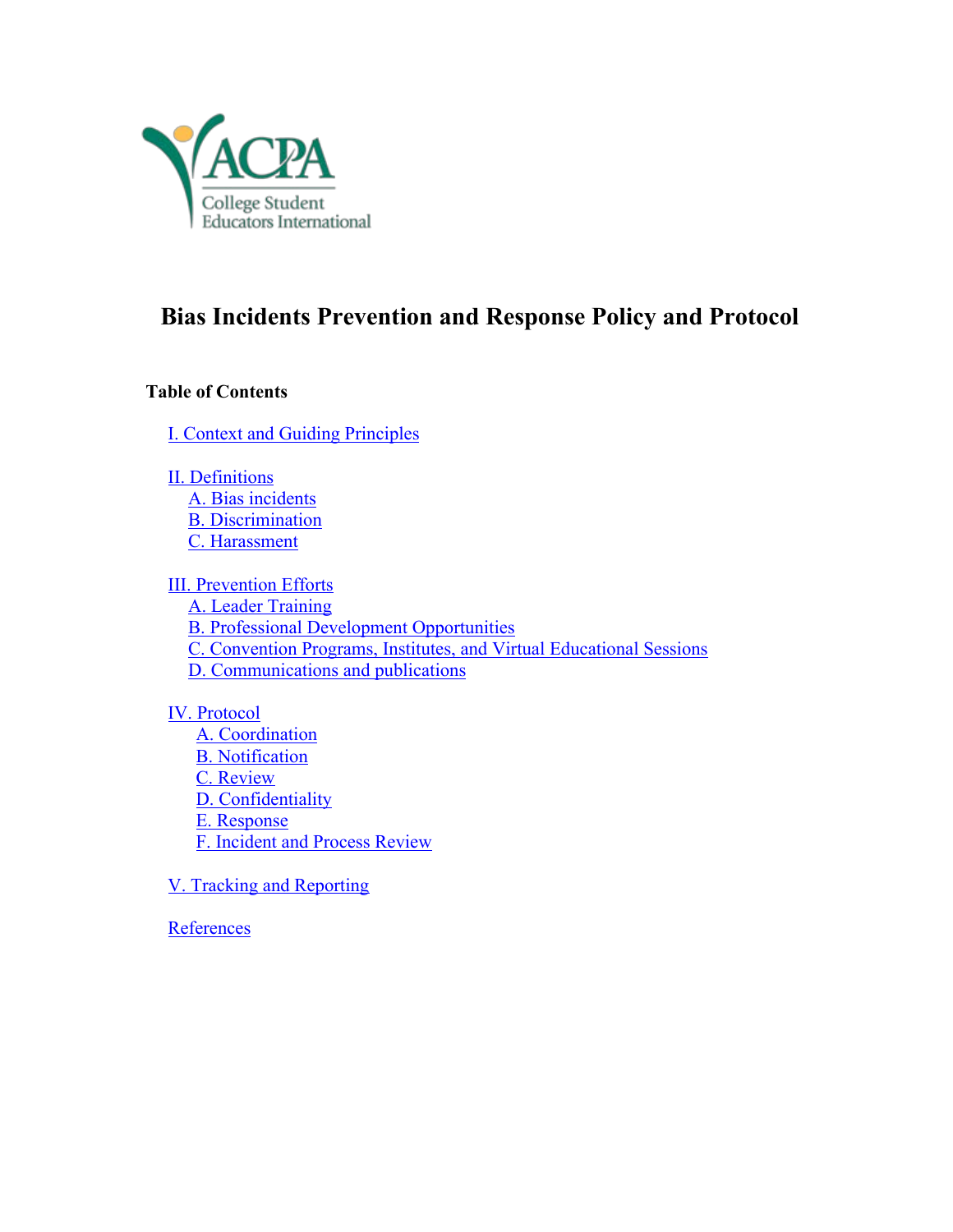# **I. Context and Guiding Principles**

ACPA is an organization that holds diversity, multicultural competence, and human dignity among its core values (ACPA, 2013). The association aspires to consistently apply these values in its work to promote scholarly inquiry into issues of equity, diversity, and access in higher education. Moreover, the association translates this research and scholarship into clearly articulated professional competencies to assist practitioners in developing as critically conscious educators for diversity and inclusion. This competency area is "designed to create an institutional ethos that accepts and celebrates differences among people, helping to free them of any misconceptions or prejudices" (Bresciani et al., 2010, p. 9).

When bias incidents occur, they often fall outside the boundary of conventional laws but are intended to be addressed by our ACPA policies. When acts of bias or intolerance occur within our association we are called as a collective and as individual members to uphold our shared values and principles to denounce, lead, teach, and learn from these events. As stated in ACPA's Statement of Ethical Principles and Standards (2013) members are called on to "Abstain from all forms of harassment, including but not limited to verbal and written communication, physical actions and electronic transmissions" (2.3, p. 3) and we must "develop multicultural knowledge, skills, competence, and use appropriate elements of these capacities in their work…" (2.12, p. 3). We seek to promote an organizational culture in which all the diverse voices of our members have equitable opportunities to be heard and valued, and we learn from one another.

In our history as an association, we have experienced the complications and long term negative consequences of an ad hoc or perceived lack of response to incidents of bias that adversely affected members of our community. For members to fully enjoy and experience the association's value for social justice, ACPA seeks to cultivate an environment in which acts of identity-based bias are identified and addressed in an intentional, coordinated, and transparent manner, with opportunities for full participation of all impacted constituents.

This protocol is intended to address incidents that happen within the association on a larger, more public scale as well as those that could occur among a few people. Creating opportunities and protocol for all levels of bias to be addressed can help reduce the impact of microaggressions, those seemingly smaller acts of bias, that accumulate over time and can create a chilling or hostile effect for members (Sue et.al., 2007) [see "Recommendations on Equity and Inclusion in Professional Development and Scholarship Activities" document]. Addressing these issues at these smaller levels can also assist in preventing larger incidents from occurring.

This *Bias Incidents Prevention and Response Policy and Protocol* is grounded in the following beliefs:

• Systems of oppression are pervasive. Even those of us who are committed to social justice education are impacted by and implicated within these systems and may therefore engage in behavior that could have an unintended, negative impact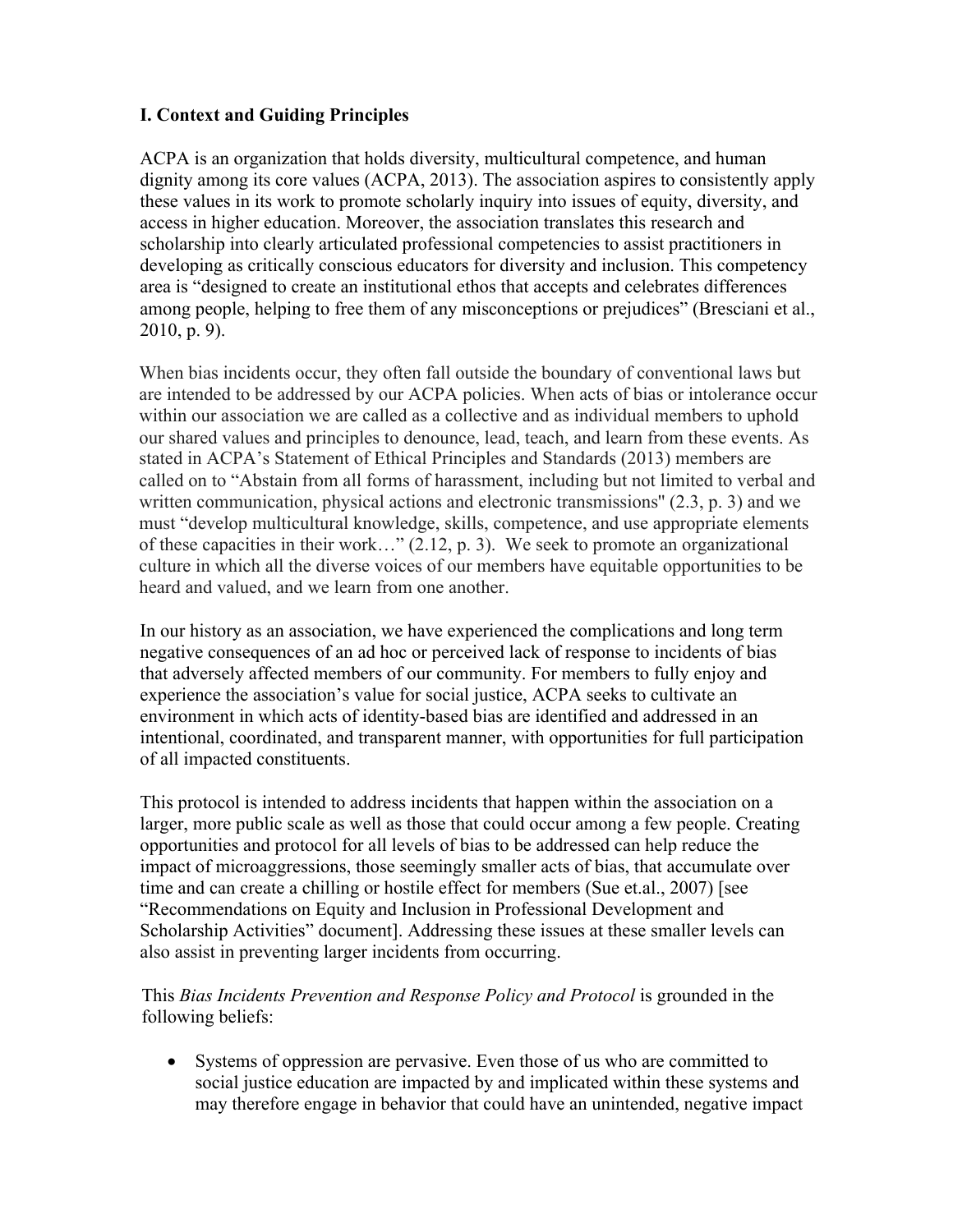on others. The existence of oppressive systems is not our fault, but it is our responsibility to dismantle them (Washington, 2007).

- Good intentions cannot overshadow negative impact; intention and impact must both be acknowledged for the association to grow stronger in its commitment to social justice and respond meaningfully to harm done.
- Each response to a bias-related incident should be crafted collaboratively based upon the specific details of the incident in question (Washington, 2007).
- Responses should not be limited to addressing immediate impact, but should also promote reflection upon the root causes of the incident, adjustment of association policies and practices to avoid recurrence, and education for the full membership regarding the association's response.

# **II. Definitions**

This section lays out the types of biases that may occur and the ways those biases may manifest during an ACPA event. As mentioned previously, bias may be unintentional yet still cause harm, and may or may not be a legal act under conventional law. Additionally, and importantly, bias targets a marginalized identity whether real or perceived to be a part of a recognizable group or affiliation. Legally protected identities include race, color, religion, national origin, sex, age, marital status, personal appearance, sexual orientation, gender identity or expression, family responsibilities, political affiliation, and/or disability (Office of Human Rights, 2021). ACPA also recognizes that bias may occur because of one's actual or perceived gender expression, citizenship or immigration status, marital status, socio-economic class, or religious practice. The second list of identities are not always legally protected identities in the United States but are affirmed through ACPA's Core Values of diversity, multicultural competence, and human dignity. Our bias response protocol is a basis for addressing a wide breadth of bias that may occur.

## A. Discrimination

Conduct that denies any individual or group equal privileges or access to a particular activity or opportunity because of the individual's or group's actual or perceived identity.

## B. Harassment

Unwelcome conduct based upon individuals' or groups' actual or perceived identity that unreasonably interferes with the person's work or educational performance or creates an intimidating or hostile work or educational environment. Examples may include, but are not limited to, epithets, images, slurs, jokes, electronic communication, or other verbal, graphic or physical conduct.

ACPA defines two types of bias incidents. They are described as:

1. Contained Bias Incident - a comment, activity, or event that is seen or heard by a few people (e.g., in a small meeting, 1-1), is not a violation of a policy or law, or has no interest from media or larger investigative bodies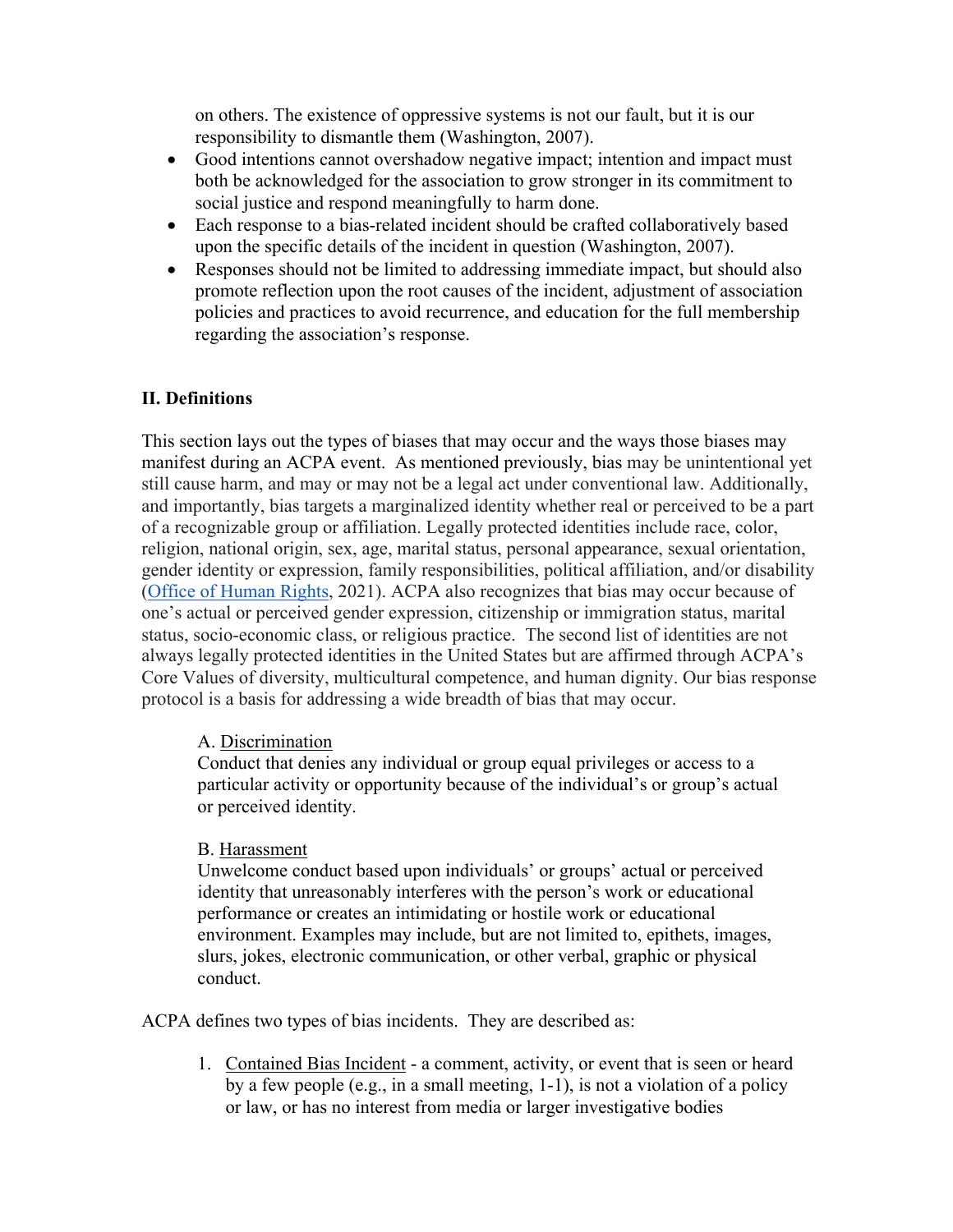2. Community Bias Incident - a comment, activity, or event that is seen or heard by many, violates policies, or laws, or has interest from the media or larger investigative bodies

#### **III. Prevention Efforts**

#### A. Leader Training

1. Governing Board members, Assembly leadership, Entity Group chairpersons, foundation leadership, editors, chair of the Ethics Committee, chair of the Sustainability Committee, directorate body members, convention planning teams, and International Office staff members will participate in training on the association's *Bias Incidents Prevention and Response Policy and Protocol* at the start of their terms, and at least biannually thereafter, where applicable. Training may be delivered in a range of modalities (in-person workshop, session at Mid-Year or between Convention meetings/convenings, webcast, online course or module, etc.). This training will be administered by the Director of Equity  $\&$ Inclusion and any accompanying Governing Board members as requested.

2. As practitioners develop and deepen the competencies articulated in the equity, diversity, and inclusion (ED&I) area, they will be better leaders for social justice. Investing in ongoing education for association leadership in this competency area will help to assure the lowest possible occurrence of bias related incidents. Moreover, ACPA leaders should aspire to develop competencies at the advanced level, which include demonstrating effectiveness in responding to bias-related acts and ensuring that individuals throughout their institutions are treated with respect and fairness (Bresciani et al., 2010).

a. Governing Board members, Assembly leadership, entity group chairpersons, State and International division presidents, Convention Planning Teams, and International Office staff members will participate in leadership development activities focused on equity, diversity, and inclusion at least once annually during the June/July Leadership Meeting.

i. Entity group chairpersons and State, Regional, and International Chapter Presidents shall be responsible for assuring that their directorate body members participate in leadership development activities focused on equity, diversity, and inclusion at least once annually.

- B. Professional Development Opportunities
	- 1. All ACPA members will receive information on the association's *Bias Incidents Prevention and Response Policy and Protocol* when initiating or renewing their membership.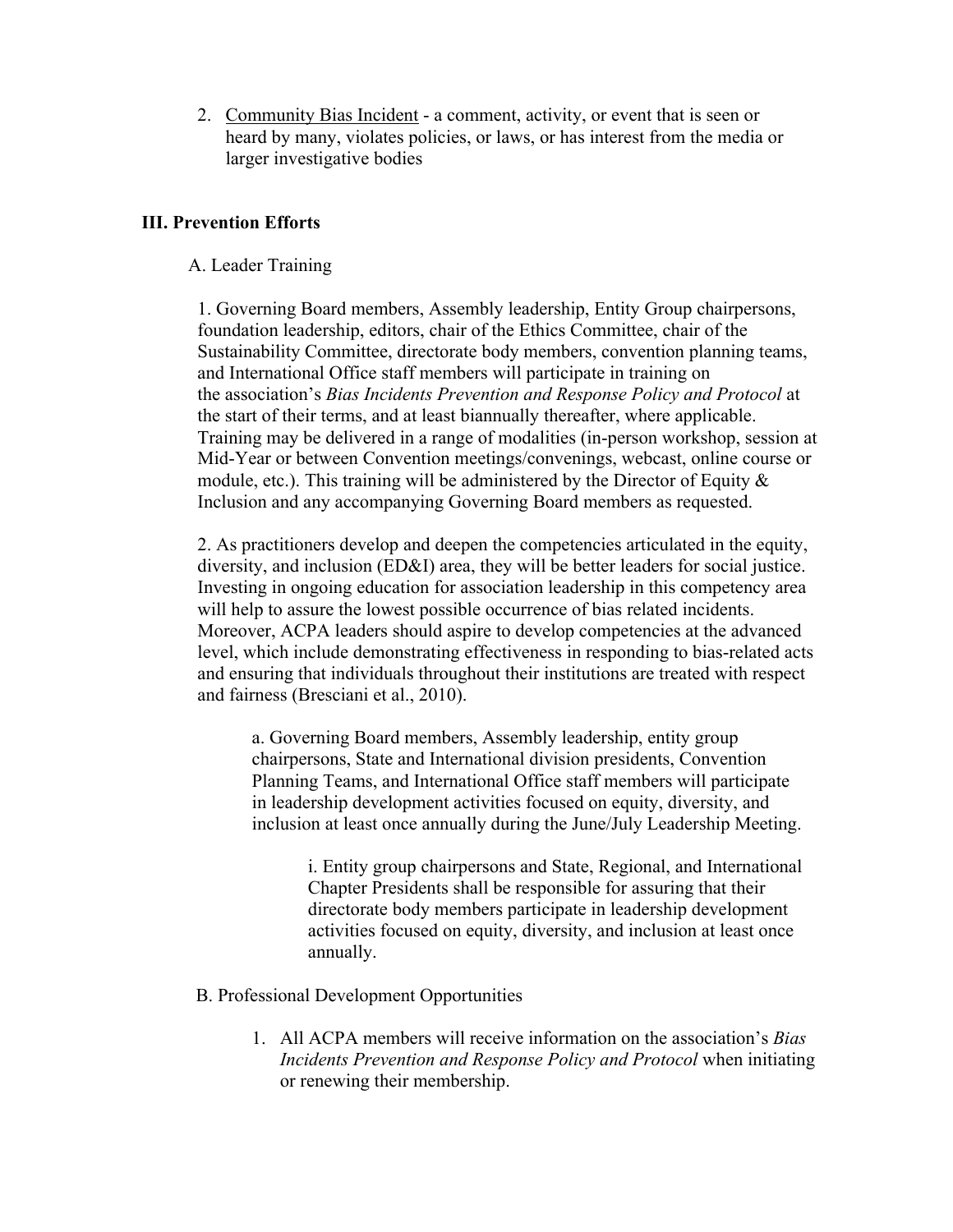- 2. As practitioners develop and deepen the competencies articulated in the equity, diversity, and inclusion (ED&I) area, they will be better leaders for social justice. ACPA will continue its strong tradition of investment in ongoing professional development activities for its membership in this competency area, which will help to assure the lowest possible occurrence of bias related incidents.
- C. Convention Programs, Institutes, and Virtual Educational Sessions
	- 1. Training on how to create an inclusive, equitable convention or program and the association's *Bias Incidents Prevention and Response Policy and Protocol* will be included among the preparatory efforts for all presenters for ACPA conventions and institutes<sup>1</sup>.
	- 2. Training may be delivered in a range of modalities (in-person workshop, webcast, online course, or module, etc.). The Convention Chair and the Convention Equity and Inclusion Chair are jointly responsible for ensuring this training occurs. For ACPA Institutes, the Deputy Executive Director is responsible for training faculty and presenters.

#### D. Communications and publications

- 1. Communications from ACPA are reviewed by two people the Executive Director and Deputy Executive Director. If either person wants broader consultation, they will confer with the Presidents, Director of Equity & Inclusion, or the Director of External Relations.
- 2. The Director of Research & Scholarship and the Deputy Executive Director will work with the individual publication editors to set and monitor expectations for all ACPA publications (e.g., About Campus, Journal of College Student Development, Developments, Internal Publications, etc.).

#### **IV. Protocol**

#### A. Coordination

The initial oversight for bias incident response is led by the Director of Equity and Inclusion. The Director of E&I will take first responsibility for responding to incidents of bias, communicating with the ACPA President and Executive Director, organizing an initial review team, and overseeing the appropriate follow-up and tracking of incidents. If the Director of E&I must be recused from the process, the Executive Director, President, Vice President, or Past President will assume responsibility of coordinating the response.

#### B. Notification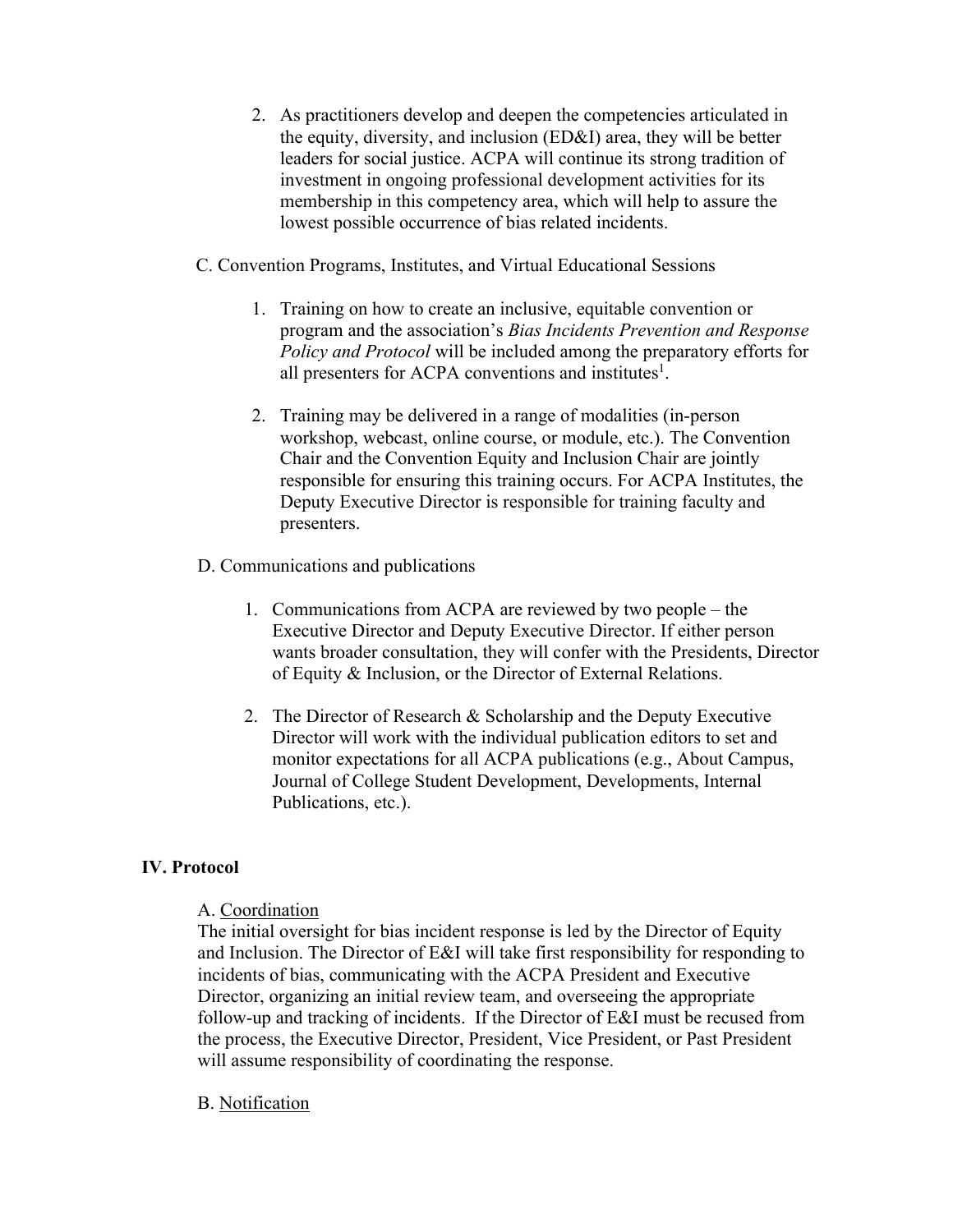Individuals who experience bias via publications, online media, or while participating in an ACPA sponsored activity can notify ACPA of the concern in a number of ways:

- 1. Event Coordinators Members who have experienced a bias-related incident during an ACPA coordinated, or sponsored event are encouraged to bring the matter to the attention of the event leader or coordinator immediately so that the issue could be addressed as quickly and directly as possible. The event coordinator should provide guidance on how the person can fill out the online notification form and inform the Director of E&I of what occurred as soon as possible and no later than 24 hours of the reporting of the incident.
- 2. Online Notification Form Any current member of ACPA or registered attendee of an ACPA event may complete the online notification form. The form is sent initially to the Director of Equity and Inclusion and the Executive Director or a designee in the International Office.
- 3. Director of Equity and Inclusion The Director of Equity and Inclusion may be contacted directly by any member of the association to discuss overall concerns or specific incidents as they relate to bias, equity and inclusion related to the association's activities, policies, practices, or members.
- 4. Advocates/Support Responders A team of association leaders will be trained to be the first point of contact and support to members who bring forth bias incidents. These members could be notified of complaints directly or could be called to serve as a support to the individuals who experienced bias as they move through whatever process following the incident.

These Advocates/responders for support and intake include:

- Director of Equity and Inclusion
- Chair, Commission for Social Justice Education
- Chair, Commission for Global Dimensions of Student Development
- Chair, Commission on Spirituality, Faith, Religion and Meaning
- Chair, Coalition for Multicultural Affairs
- Chair, Coalition for Sexuality & Gender Identities
- Chair, Coalition for Women's Identities
- Chair, Coalition for (Dis)ability
- Chair, Coalition for Men and Masculinities
- Director, Professional Development, International Office
- Any ACPA Governing Board Member

C. Review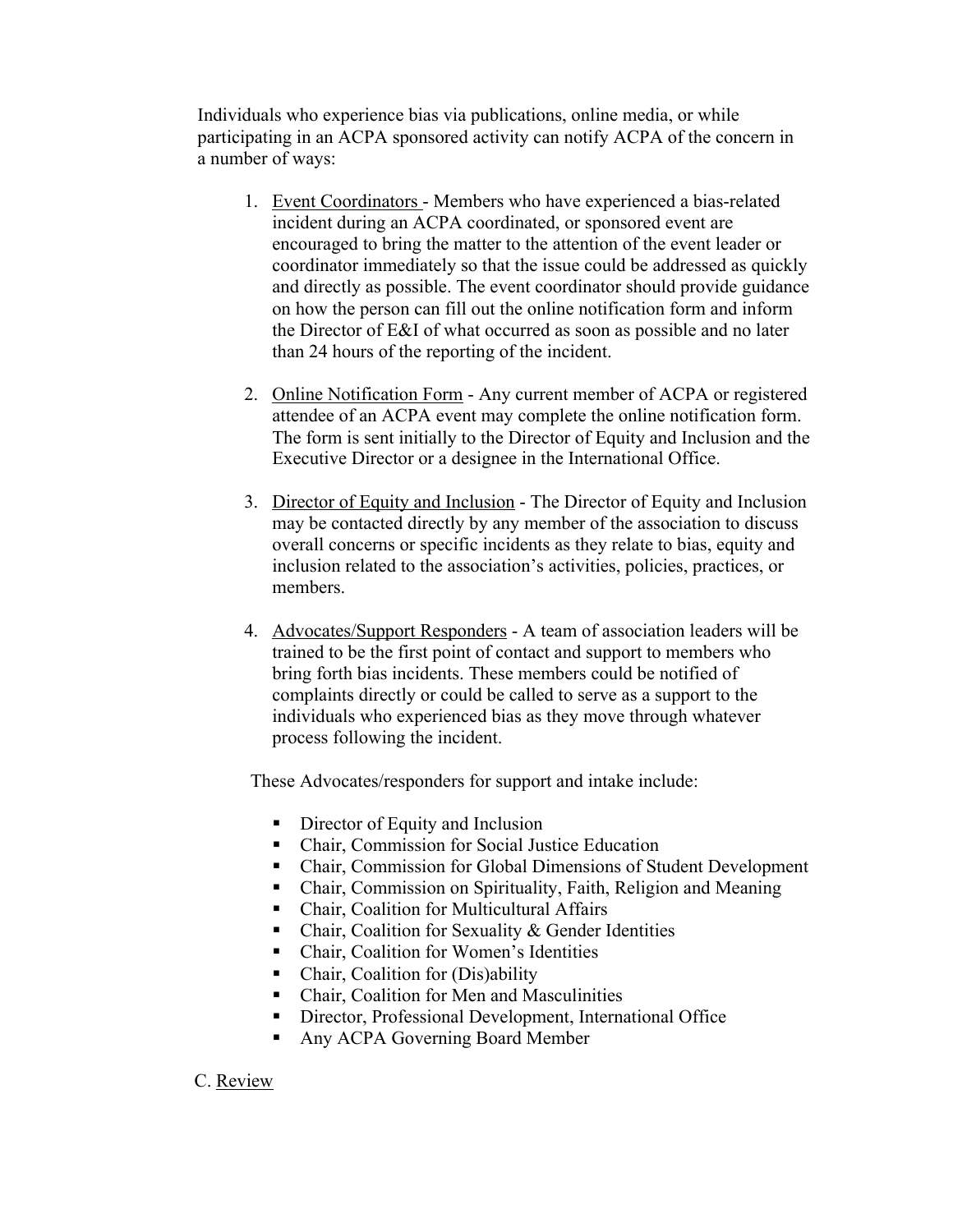Following a notification of bias, the event coordinator or advocate should report the incident in writing via the Bias Incident Report Form to the Director of Equity and Inclusion, and no later than 24 hours after reporting the incident. The Director of E&I will consult with one member of the Equity and Inclusion Committee and one ex-officio member who will make up the Bias Incident Response Team for that incident. The 3-member review team will review the incident and determine appropriate next steps. Additional members could be appointed to the review team--particularly if a member from the targeted or constituency group is not on the review team--as appropriate for the incident.

Ex-officio Review Team Members include:

- ACPA President, Governing Board
- Executive Director, International Office
- Deputy Executive Director, International Office
- Director of Marketing & Communications, International Office
- Chair, Ethics Committee (when active/functioning)
- Director of Membership Development, Governing Board
- Director of External Relations, Governing Board
- Appointed Member of the Equity and Inclusion Advisory Board
- Past Chair of one of the Coalitions
- Past Chair of the Commission for Social Justice Educators
- Past Chair of the Commission for Global Dimensions of Student Development

#### D. Confidentiality

Any member reporting a bias incident can request confidentiality. In the event of such a request, reasonable steps to review the incident and response consistent with this request will be made. Limits to the review or response based on this request should be discussed throughout the process with all individuals involved.

If a member chooses to remain anonymous, there will be no follow-up with that member as their information is not collected.

Additionally, any member reporting a bias may opt out of any coordinated response between the accused and reporting party in order to maintain confidentiality (see below, e.g., facilitated conversation, restorative circle). If two parties submit bias incident forms against each other, and one remains anonymous but is named by the other party, that person may be contacted for coordinating a further response. If that person wishes to remain anonymous, they will not have the opportunity to participate in the continued response process.

#### E. Response

Consistent with the values of our association, our response to bias related incidents will be an educational process focused on understanding what harms may have been done and why, who has been affected, and how the harm can be repaired. Where possible and with the agreement of all involved parties,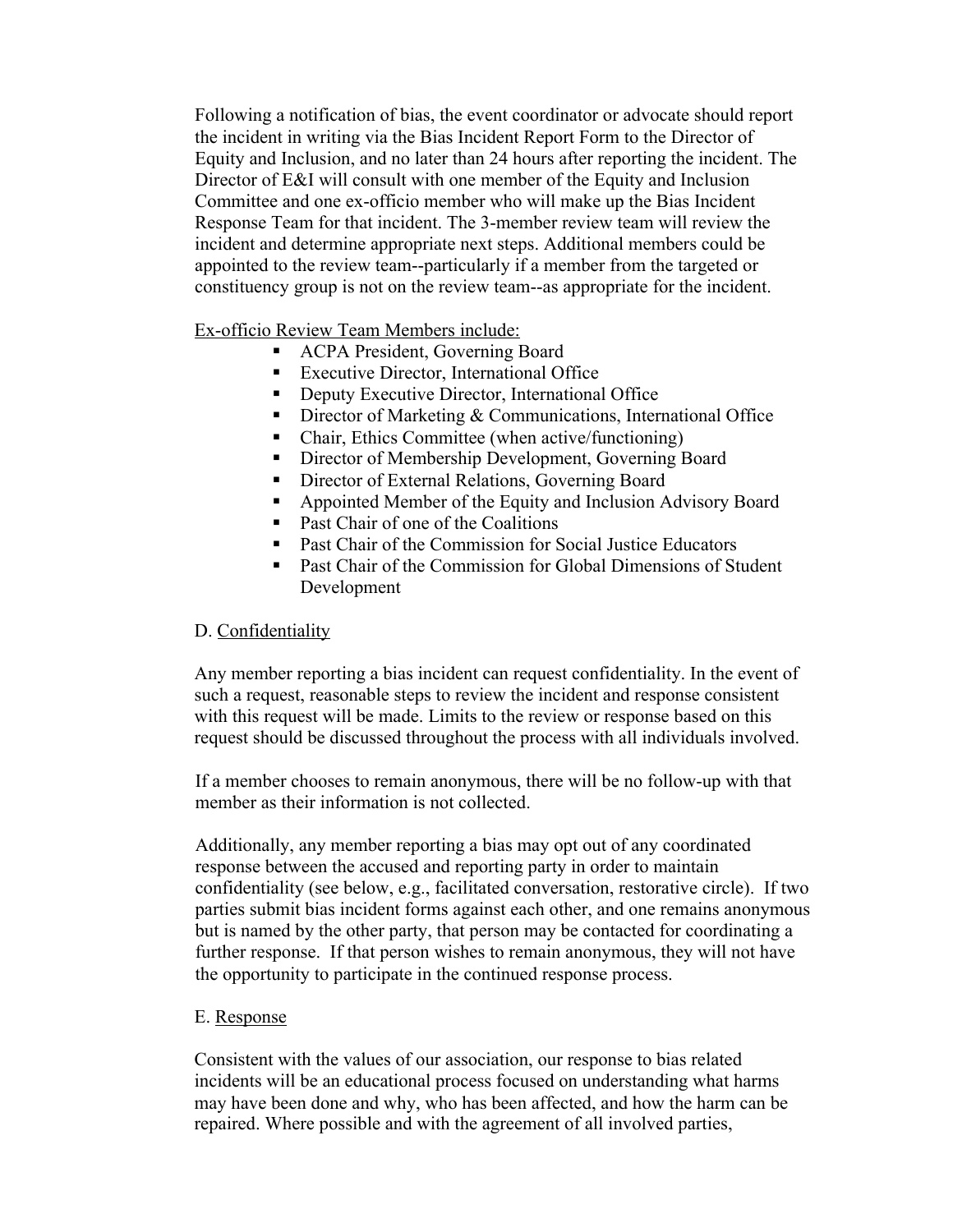restorative practices and restorative justice may be utilized as frameworks to empower those directly impacted to "collectively identify and address harms, needs, and obligations, in order to heal and put things as right as possible" (Zehr, 2002, p. 37).

Regardless of whether the incident violates policy or the intent of the actions, it is important to respond to people who have experienced bias in a timely, caring manner. All parties involved in a bias-related incident will be treated with respect and a willingness to hear their perspectives. Every bias incident has a unique context that requires consideration before implementing any protocol. The nature of the incident, the impact, and desires of those reporting the incident, the impact on other members and the larger association, are examples of factors that should be reviewed when considering a response. Whether it is a contained or a community bias incident, timely and transparent response to the immediate concerns and follow up will be implemented.

Examples of responses could include, but are not limited to:

- a facilitated conversation between involved parties<br>■ conversations with ACPA leaders or members
- § conversations with ACPA leaders or members
- restorative circles and/or restorative conferences<br>■ changes in nolicies or procedures
- § changes in policies or procedures
- statement to the larger association
- educational programs
- consultation with outside organizations

1. Contained Bias Incidents Response- between a small group or individuals, not widely seen or known

> ■ Whenever possible, leaders/members most closely involved with the incident should be consulted and involved.

■ The Director of Equity and Inclusion or a designee should serve as a resource to consult or assist in facilitating a response that best resonates with those impacted and the values of the association, and to determine if a review team is needed.

■ The Director of Equity and Inclusion or a designee will followup with those involved following the resolution as appropriate.

2. Community Bias Incidents Response - Incidents that are widely known and have larger community impact

> ■ The Director of Equity and Inclusion will convene an appropriate Bias Review Team to review the incident and determine appropriate next steps.

■ Members from the advocate/support team or an association designee is assigned as a support person for the key individuals or entities involved. The support person's role is to listen, provide resources, and serve as a liaison in the process.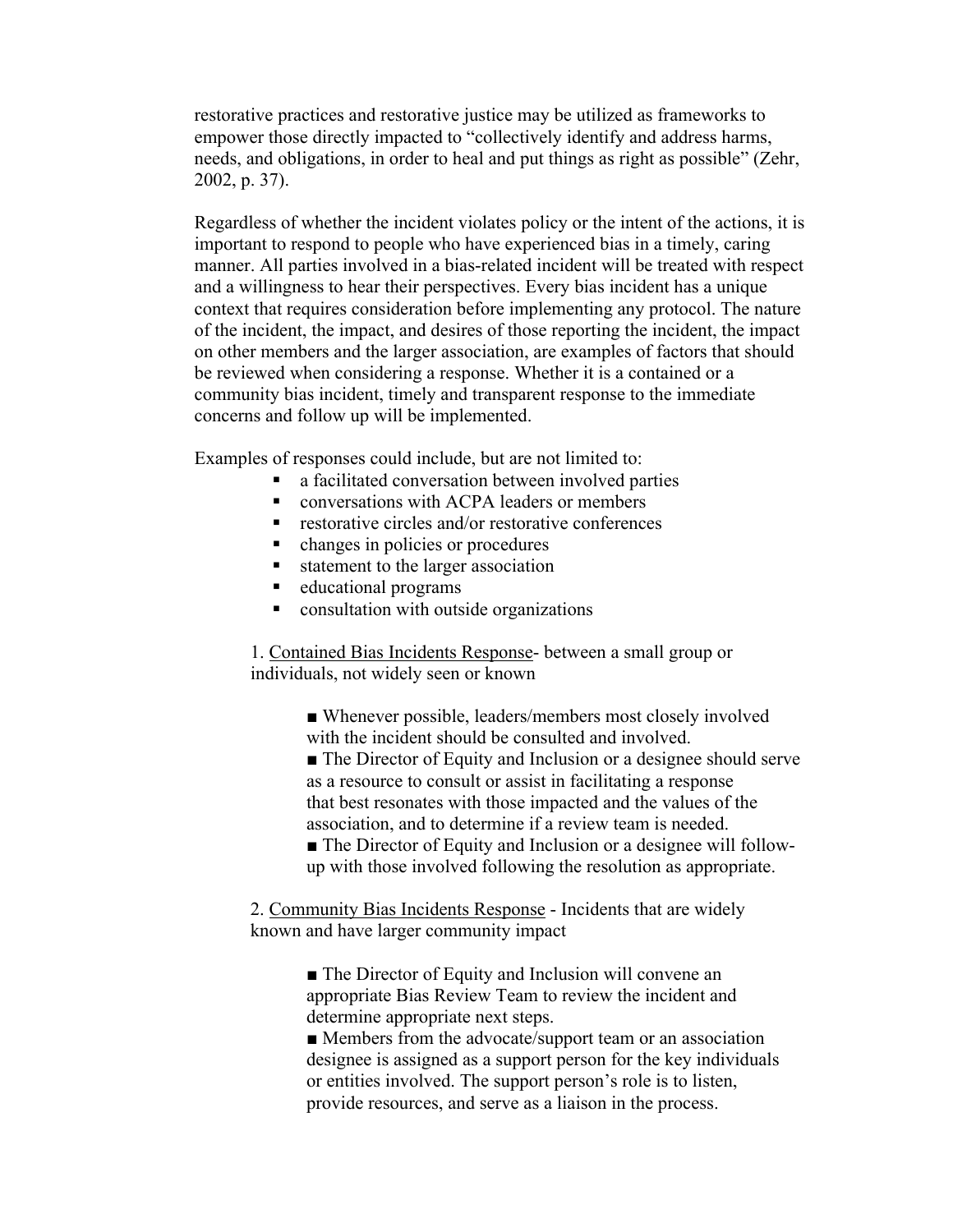$\blacksquare$  The Director of Equity & Inclusion or a member of the Bias Review Team will coordinate a designated response in collaboration with the impacted parties, including how to best notify the larger association of the outcome in consultation with the ACPA President.

■ The Director of Equity and Inclusion should ensure appropriate follow up and relationship building with members involved in the incident.

#### F. Incident and Process Review

The Director of Equity and Inclusion and designated members of the Bias Review Team should review the incident, the process, and follow-up to evaluate the response to the incident. A conversation should also be had with the following groups concerning any recommendations or changes:

- a) Policy change conversations: The ACPA Governing Board
- b) Practice or education change conversation: ACPA Leadership which can be any member with a title or role depending on the situation.

## **V. Tracking and Reporting**

A. The Director for Equity and Inclusion will collect data regarding all reported bias-related incidents, and prepare, as part of their annual end-of-year report, a summary of these reports, redacting identifying information of those involved or impacted as needed. The Director's report will be made available to the ACPA membership via its web site.

**Dates approved by Governing Board:**  *First approved on February 14, 2014 Updated on January 14, 2022*